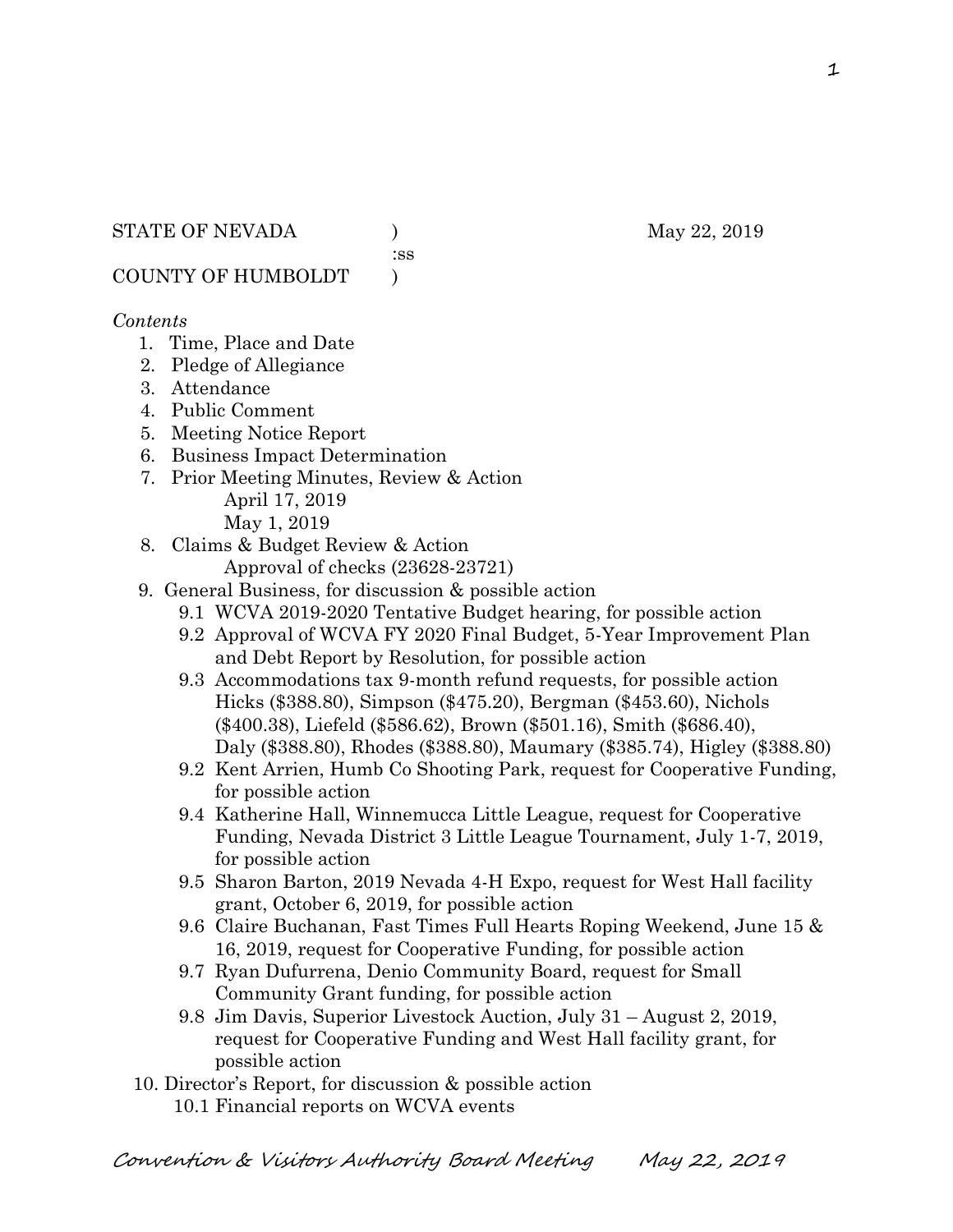- 10.2 Purchase of Event Center plastic floor, discussion and possible action
- 10.3 Possible relocation of Buckaroo Hall of Fame, Wildlife Exhibit and Humboldt County Chamber of Commerce, for possible action
- 11. Board Secretary & Counsel Report for discussion & possible action
	- 11.1 Budget procedural compliances report
	- 11.2 Chamber of Commerce report for May 2019
	- 11.3 Update on delinquencies, possible request for authorization for disclosure of confidential information on one or more licensees, for possible action
	- 11.4 Joe Mackie Hall study status report
	- 11.5 Fairgrounds Road appearance
	- 11.6 Other projects status West Hall roof project, West Hall carpet project, West Hall HVAC, West Hall Melarkey Street signage project, WEC projects funding
- 12. Board Administrator Report, for discussion & possible action 12.1 Financial reports, for information
- 13. Other Reports
- 14. Next Meeting Date
- 15. Adjournment

# **MINUTES, MAY 22, 2019**

- **1. Time, Place and Date.** The Winnemucca Convention and Visitors Authority met in regular session in full conformity with the law at the Winnemucca Convention Center, West Hall, Winnemucca, Nevada at 4:00 pm on Wednesday, May 22, 2019 with Chairman Terry Boyle presiding.
- **2. Pledge of Allegiance.**
- **3. Attendance.** *Convention and Visitors Authority Board Officials Present:*

| Vice Chairman and Hotel Representative |
|----------------------------------------|
|                                        |
|                                        |
|                                        |
|                                        |
|                                        |
|                                        |

*Convention and Visitors Authority Board Officials Absent:* None

*Staff Members Present:* Kim Petersen Director Shelly Noble Administrative Clerk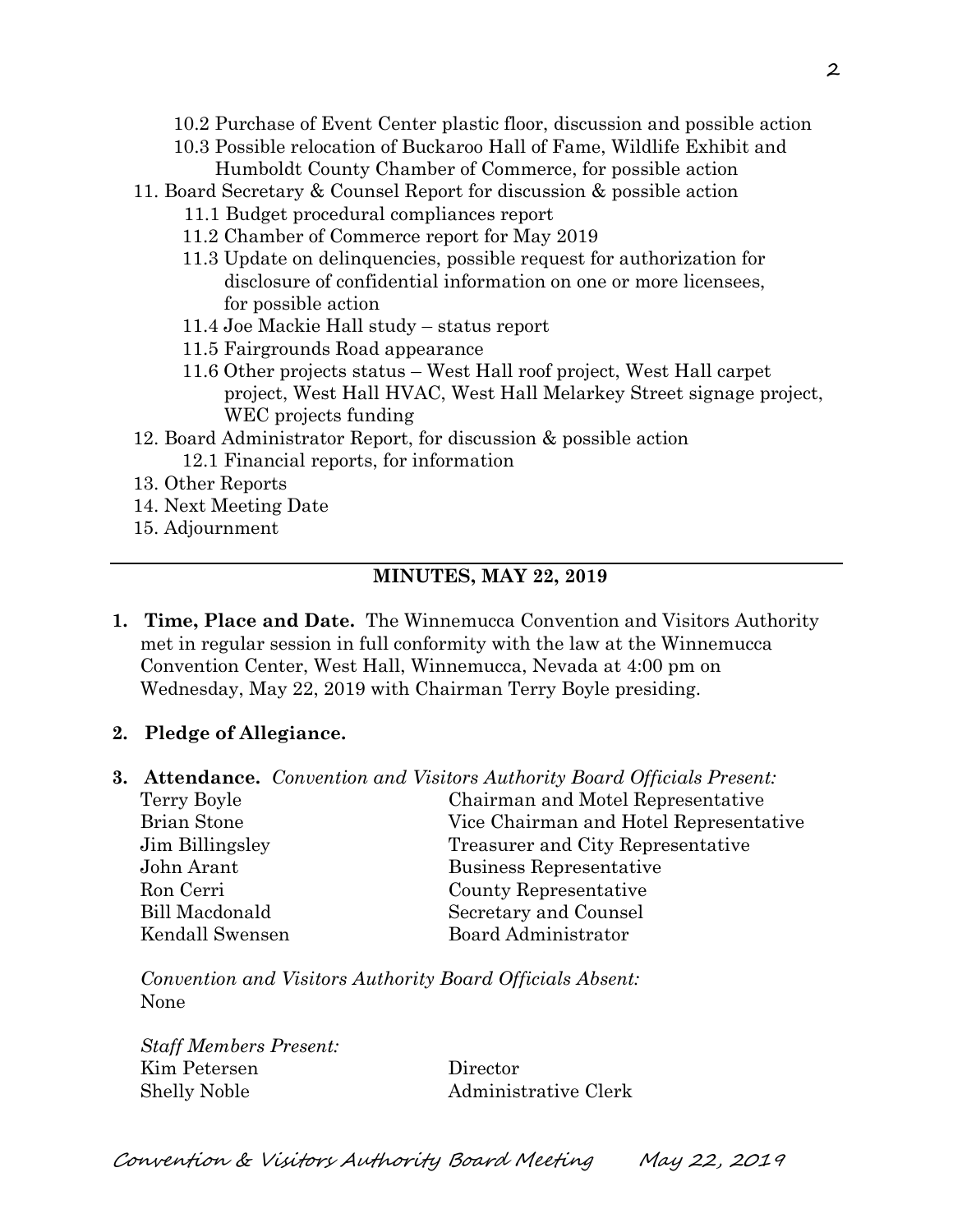*Staff Members Absent:* None

*Others Present:* Sharon Barton Nev 4-H Expo

Katherine Hall **Example 2018** Winnemucca Little League Claire Buchanan Fast Times Full Hearts Roping Ryan Dufurrena Denio Community Club

### **4. Public Comment**

None.

### **5. Meeting Notice Report.**

Chairman Boyle reported that notice, including meeting agenda, was posted by Shelly Noble by 9:00 am Friday, May 17, 2019 at Humboldt County Library, Court House, Post Office, City Hall and Convention Center West Hall. No persons have requested mailed notice during the past six months.

**6. Business Impact Determination.** Chairman Boyle asked whether any agenda item proposes the adoption by the city or by the county or by the WCVA of any rule, including any ordinance or resolution which would impose, increase or change the basis for the calculation of a fee that is paid in whole or in substantial part by businesses, which would impose a direct and significant economic burden upon a business or directly restrict the formation or expansion of a business, pursuant to NRS Chapter 237? The Chairman called for board or public input thereon; Counsel reported there was no agenda problem; there was no public comment thereon. Action will be taken.  *Jim Billingsley made a motion that there appears to be no business impacting fee matter on today's agenda. The motion carried, 4-0.* John Arant was not present for this vote.

### **7. Minutes, Review & Action**

Prior meeting minutes of April 17, 2019 and May 1, 2019. *Brian Stone made a motion to accept the minutes of the April 17, 2019 and May 1, 2019 meetings. Motion carried, 4-0.* John Arant was not present for this vote.

**8. Claims, Review & Action** The following claims, which had been submitted in list form to the board members for review with their 3-day meeting notice and agenda, with the opportunity to obtain further information before or at the meeting, were submitted for payment on May 22, 2019:

| <b>BANK ACCOUNT</b> | <b>CHECK NUMBERS</b> | <b>AMOUNT</b> |
|---------------------|----------------------|---------------|
| Nevada State Bank   | 23628 - 23721        | \$389,289.37  |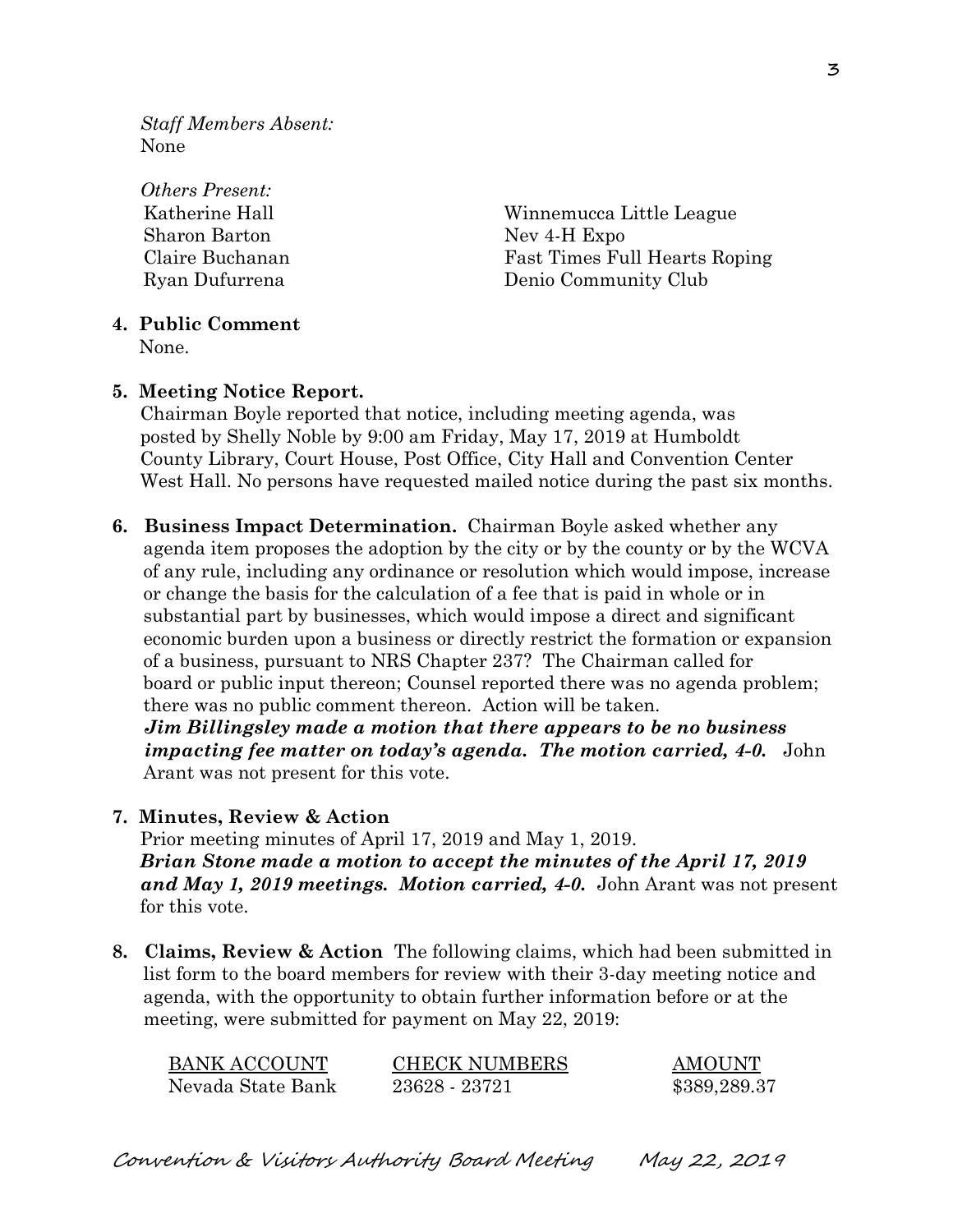### *Jim Billingsley made a motion to approve all claims as submitted. The motion carried, 5-0.*

# **9. General Business, for discussion & possible action**

**9.1 WCVA 2019-2020 Tentative Budget hearing, for possible action** There were no questions, input or public comment this on tentative budget. The Nevada Department of Taxation has given its approval for this tentative budget.

### **9.2 Approval of WCVA FY 2020 Final Budget, 5-Year Improvement Plan and Debt Report by Resolution, for possible action**

The final WCVA FY 2020 budget presented is the same as the tentative budget previously discussed. *Jim Billingsley made a motion to approve the WCVA FY 2020 final budget as presented. Motion carried, 5-0.* 

**9.3 Accommodations tax 9-month refund requests, for possible action**

**Hicks (\$388.80), Simpson (\$475.20), Bergman (\$453.60), Nichols (\$400.38), Liefeld (\$586.62), Brown (\$501.16), Smith (\$686.40), Daly (\$388.80), Rhodes (\$388.80), Maumary (\$385.74), Higley (\$388.80)** *Terry Boyle made a motion to approve the accommodation tax 9-month refunds for Randy Hicks (\$388.80), Larry Simpson (\$475.20), John Bergman (\$453.60), Rebecca Nichols (\$400.38), Codie Liefeld (\$586.62), Virginia Brown (\$501.16), David Smith (\$686.40), Robert Daly (\$388.80), Diane Rhodes (\$388.80), David Maumary (\$385.74), Monty Higley (\$388.80). Motion carried, 5-0.*

# **9.4 Kent Arrien, Humb Co Shooting Park, request for Cooperative Funding, for possible action**

Kent was unable to attend our meeting but this is an annual request made to help with on-going maintenance of the shooting park. The board agreed that this is a first-rate shooting park and is an asset to the community. *Terry Boyle made a motion to approve a \$1,500 grant to the Humboldt County Shooting Park to be used for on-going maintenance. Motion carried, 5-0.* 

### **9.5 Katherine Hall, Winnemucca Little League, request for Cooperative Funding, Nevada District 3 Little League Tournament, July 1-7, 2019, for possible action**

Winnemucca Little League will host the 12U All-Star Tournament for Nevada District 3. There will be approximately eight teams (and their families) in town from around the state competing to go to the state tournament. They will play from July 1-7 at the city fields. The requested funds will be used to help offset costs such as umpire fees, pins, player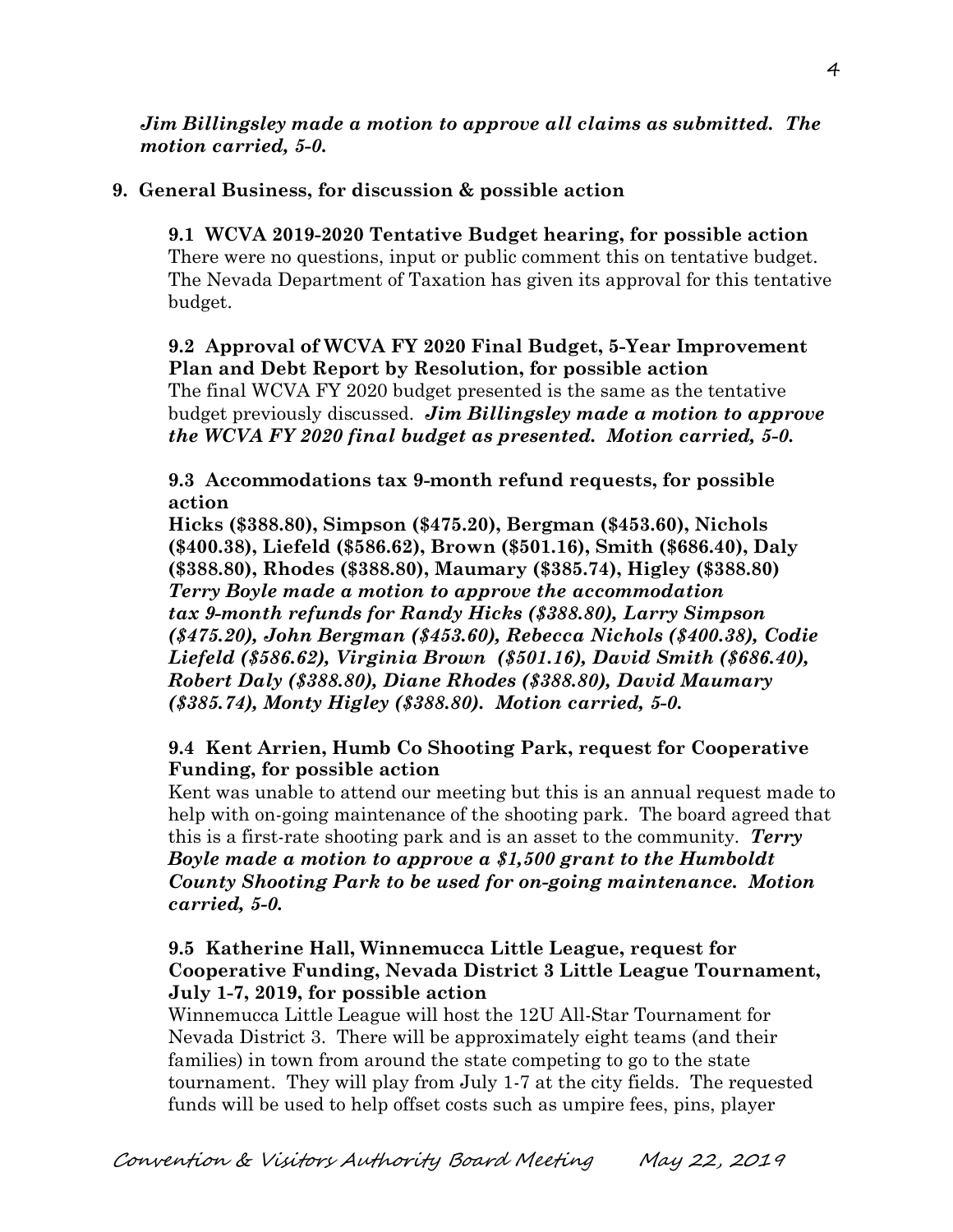breakfast expense. This tournament rotates between different communities each summer. *Jim Billingsley made a motion to approve a \$5,000 grant to Winnemucca Little League to help offset expenses incurred as they host the 2019 Nevada District 3 All Stars Tournament, July 1 – 7, 2019. Motion carried, 5-0.*

### **9.6 Sharon Barton, 2019 Nevada 4-H Expo, request for West Hall facility grant, October 6, 2019, for possible action**

In September a request was made to this board to pay the WEC facility fees for this expo to be held at the Winnemucca Events Complex October 3-6. It will be a large event with participants competing in all facets of 4H. The board agreed to pay these facility fees. At the end of the event there will be an awards brunch and Sharon would like to request the use of the West Hall as these youth are recognized for their achievements. *Ron Cerri made a motion to approve a \$600 West Hall and \$150 kitchen rental facility grant for the Nevada 4-H Expo Awards Brunch, October 6, 2019. Motion carried, 5-0.* Nevada 4-H is responsible for any other customary Convention Center charges.

**9.7 Claire Buchanan, Fast Times Full Hearts Roping Weekend, June 15 & 16, 2019, request for Cooperative Funding, for possible action** Ms. Buchanan is here to make a request for funding for her event that will take place at the Winnemucca Events Complex Main Arena (outside) on June 15 & 16, 2019. The events run all day Saturday and Sunday and include ACTRA and WSRRA qualifiers, as outlined on the schedule provided. Claire has not produced a similar event in the past but has surrounded herself with knowledgeable people. The board was a little hesitant about the funding level requested (\$8,500 grant) since it appeared that she was requesting that the majority of her event be funded by WCVA even though she does not have any prior experience in putting together a weekend like this. Even so, the board encouraged Claire in her efforts and were willing to assist with making this event as successful as possible. *John Arant made a motion to approve a \$3,000 grant and \$3,000 underwriting for the Fast Times Full Hearts Roping Weekend, June 15 & 16, 2019. Motion carried, 5-0.* 

### **9.8 Ryan Dufurrena, Denio Community Board, request for Small Community Grant funding, for possible action**

Ryan is here to request funds for electrical repairs that were necessary for the Community Hall in the amount of \$2,168.33. This request is in line with what this board requires to receive this funding. *Terry Boyle made a motion to approve a \$2,168.33 Small Community Grant to the Denio Community Board for electrical repairs to the Community Hall. Motion carried, 5-0.*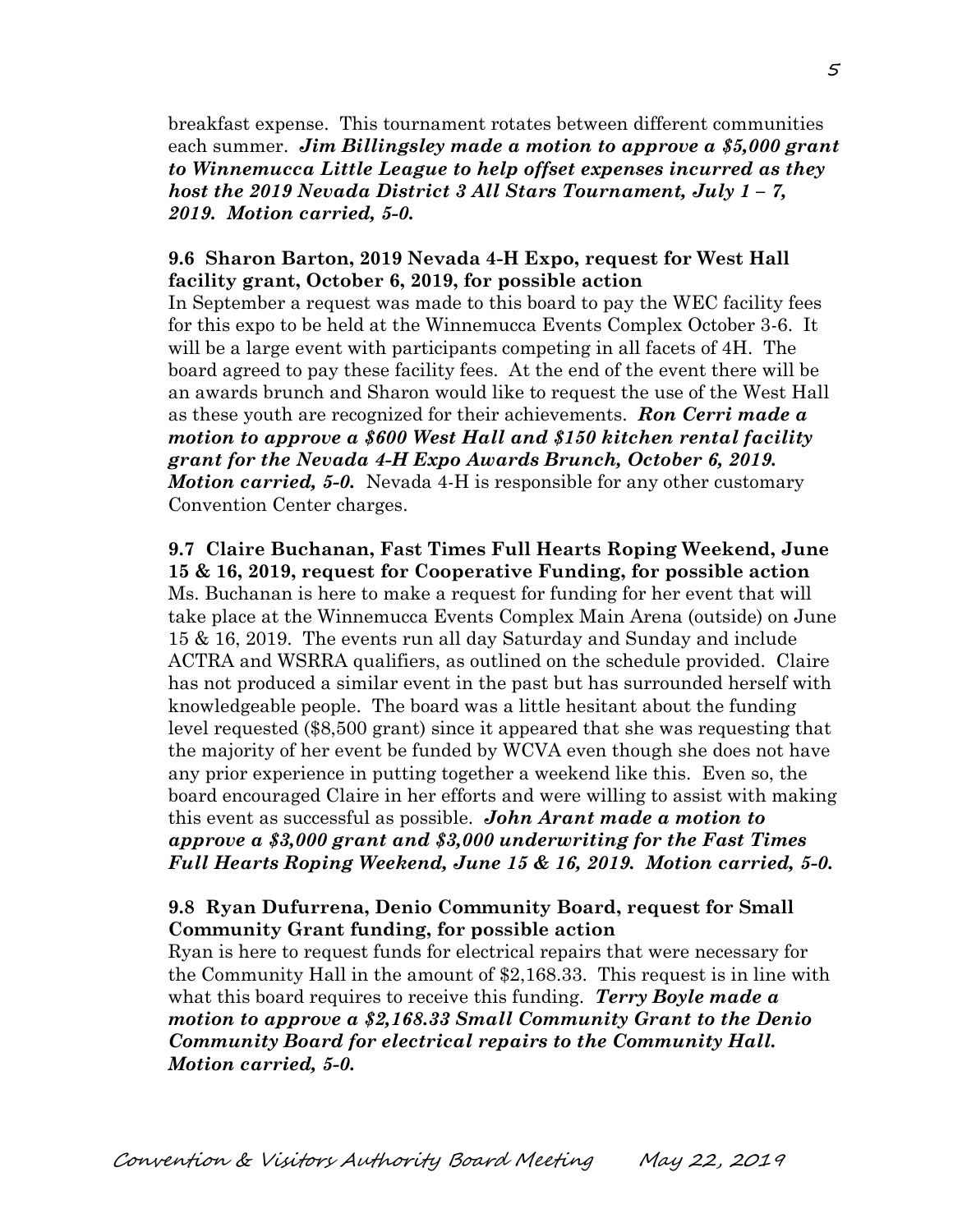### **9.9 Jim Davis, Superior Livestock Auction, July 31 – August 2, 2019, request for Cooperative Funding and West Hall facility grant, for possible action**

This is an annual request for an event that continues to be one of our largest each year. *Jim Billingsley made a motion to approve a \$15,000 grant and \$7,200 West Hall facility grant for the Superior Livestock Auction, July 31 – August 2, 2019. Motion carried, 5-0.*

### **10. Director's Report.**

### **10.1 Financial reports on WCVA events**  No report.

### **10.2 Purchase of Event Center plastic floor, discussion and possible action**

This was discussed in April as a capital project. Since then, Kim has received a quote on two different floors. One is identical to the one we currently have. The other one is more heavy duty and would be more durable. After some discussion, and Kendall reviewing this year's expenditures, the board would like this item placed on the July agenda for formal action to be taken. They are in favor of replacing the floor with the one that is more heavy duty but need to take that action in the next fiscal year.

# **10.3 Possible relocation of Buckaroo Hall of Fame, Wildlife Exhibit and Humboldt County Chamber of Commerce, for possible action**

As we begin discussions on the remodel/replacement of Joe Mackie Hall one of the first considerations needs to be where to locate the Buckaroo Hall of Fame, Wildlife Exhibit and Chamber of Commerce. Kim has spoken with Director Dana Toth from the Humboldt Museum and Director Debbie Stone from the Chamber of Commerce and both seem amenable to moving the Chamber to the Humboldt Museum, along with the other displays. Of course, we would work with them to enlarge their facility to accommodate these additions. There may be grant funds available to assist with funding. Dave Mendiola has agreed to let us work with the county's newly hired grant writer to accomplish this. All of this will be included in discussions with P3 and CORE Construction as they move forward with their proposal.

### **11. Secretary and Counsel, Monthly report, for discussion & possible Action**

### **11.1 Budget procedural compliances report**

We are in compliance with final budget action taken at this meeting.

**11.2 Chamber of Commerce report for April 2019, for information** No report.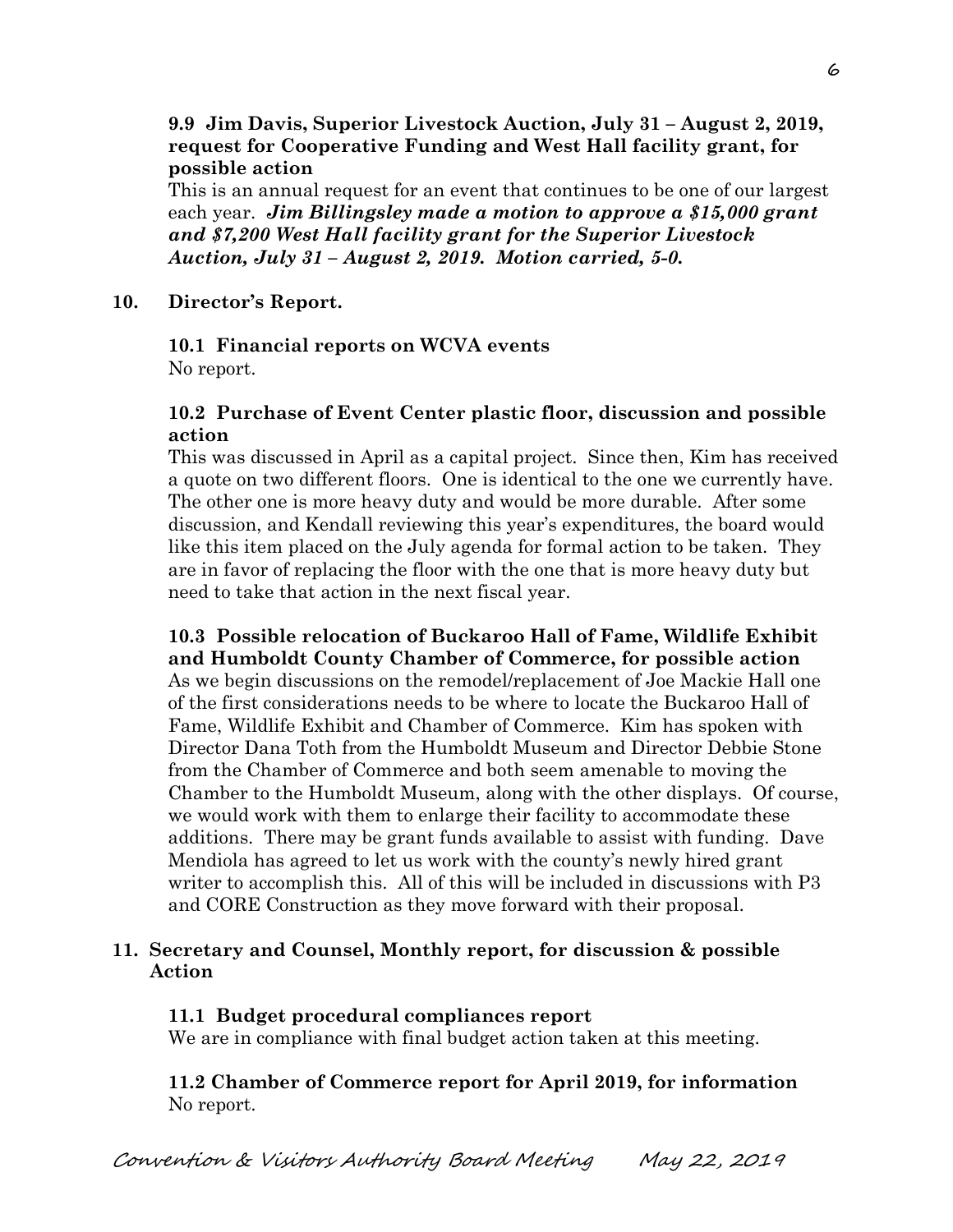### **11.3 Update on delinquencies, possible request for authorization for disclosure of confidential information on one or more licensees, for possible action**

We have two small properties, one rural and one in town that are delinquent at this time. One is an NSF check that will not clear.

# **11.4 Joe Mackie Hall – status report**

See item 10.3

# **11.5 Fairgrounds Road appearance**

Bill commented that there are several options for making this road more pleasing to look at as you approach the fairgrounds, especially near the wrecking yard. His comments are outlined in this report.

# **11.6 Other projects status – West Hall roof project, West Hall carpet project, West Hall HVAC, West Hall signage project, WEC projects funding, for information**

No report.

# **12. Board Administrator.**

# **12.1 Financial Reports, for discussion**

Room tax collections continue to be up slightly for the year.

# **13. Other reports**

None.

# **14. Public Comment**

None.

# **15. Regular Business. Next Meeting. The Board confirmed the next regular meeting date of Wednesday, June 19, 2019, 4:00 pm.**

# **16. Adjournment.** *Ron Cerri made a motion to adjourn this meeting. Motion carried, 5-0.*

The meeting was adjourned to the next regular meeting, or to the earlier call of the Chairman or to the call of any three (3) members of the Board on three (3) working days notice.

Respectfully submitted,

# Shelly Noble